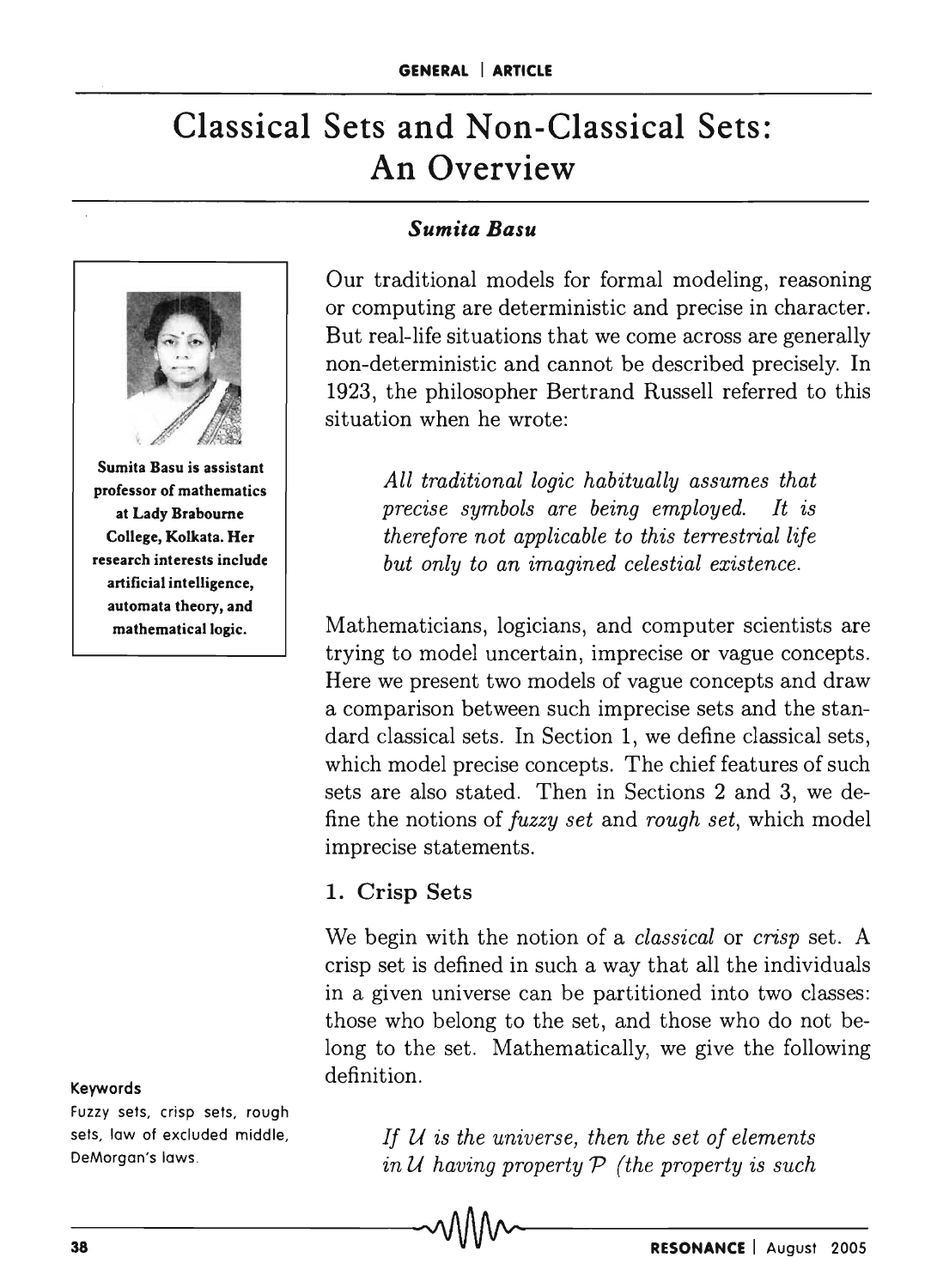*that each element of the universe either has the property or does not have the property)*  is *denoted by B, and can be written as* 

 $B = \{x : x \in \mathcal{U} \text{ and } x \text{ has property } \mathcal{P}\}\$  (1)

If A and B are two sets of the universe  $U$ , then A is said to be a *subset of* (or contained in) *B*, denoted by  $A \subset B$ or  $B \supset A$ , if and only if  $x \in A \Longrightarrow x \in B$ . Two sets *A* and *B* of the same universe *U* are said to be *equal* if  $A \subset B$  and  $B \subset A$ .

A set consisting of no elements is said to be a *null set;*  it is denoted by  $\Phi$ . Note that a null set is a subset of every set, and any set is contained in its universe.

In order to generate new sets, we have the following definitions.

• The *union* of two sets *A* and *B*, denoted by  $A \cup B$ , is the set of all objects which are members of either *A* or *B,* that is,

$$
A \cup B = \{x : x \in A \text{ or } x \in B\}
$$
 (2)

• The *intersection* of two sets *A* and *B,* denoted by  $A \cap B$ , is the set of all objects which are members of both *A* and *B,* that is,

$$
A \cap B = \{x : x \in A \text{ and } x \in B\}
$$
 (3)

• The *complement* of a set *A,* denoted by *A',* is the set of all elements which belong to the universe  $U$ but not to A itself, that is

$$
A' = \{x : x \in \mathcal{U} \text{ and } x \notin A\}
$$
 (4)

"All traditional logic habitually assumes that precise symbols are being employed. It is therefore not applicable to this terrestrial life but only to an imagined celestial existence." Bertrand Russell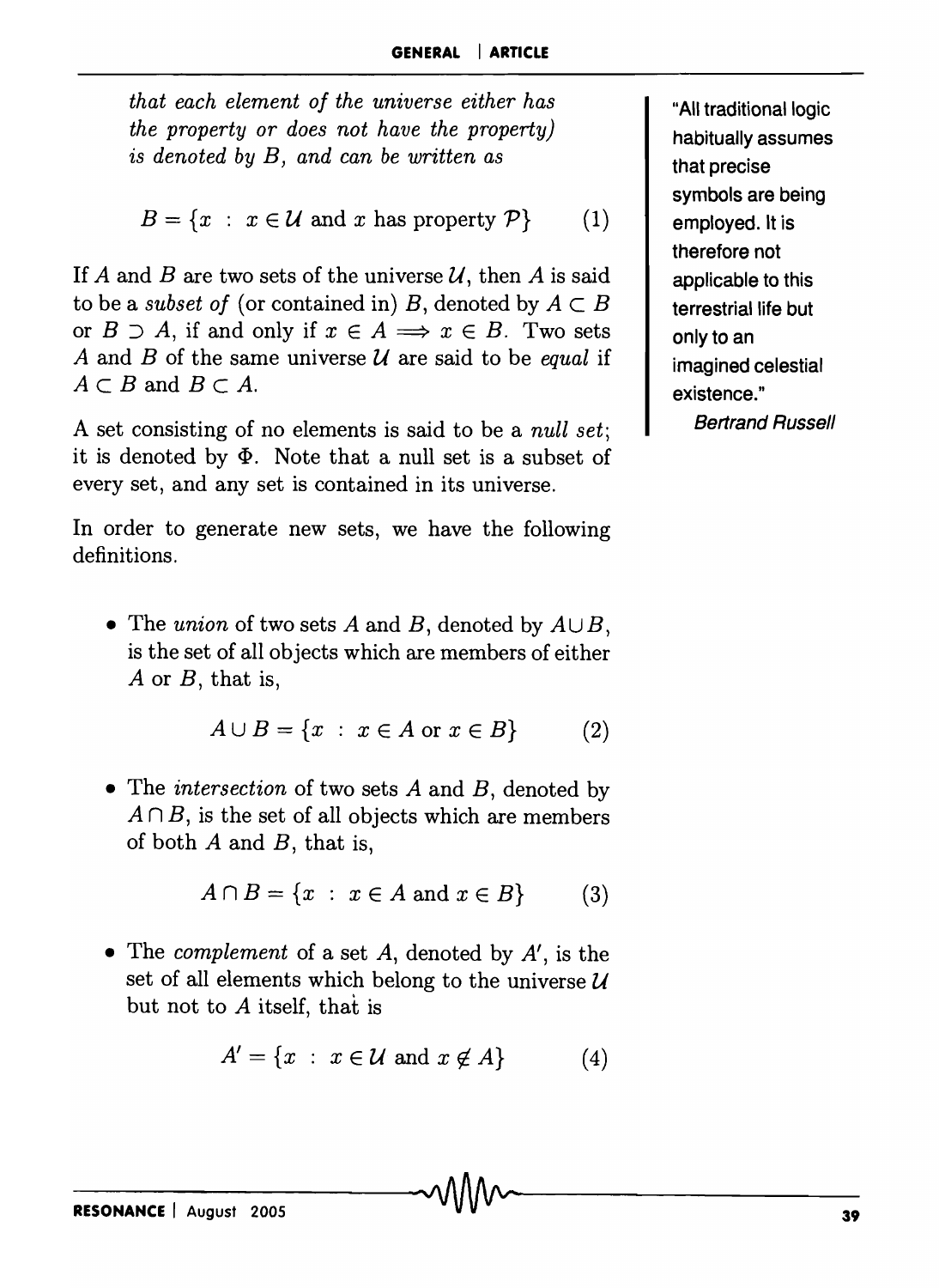## 2. Properties of Crisp Set Operations

completely new approach to  $(0 \leq k \leq 1)$ , in element must not to a set. *Involution Identity* 

*Commutativity Idempotence Associativity Distributivity*   $(A')' = A$  $A \cup B = B \cup A$ ,  $A \cap B = B \cap A$  $A \cup A = A$ .  $A \cap A = A$  $A \cup \Phi = A$ ,  $A \cap U = A$  $(A \cup B) \cup C = A \cup (B \cup C)$ ,  $(A \cap B) \cap C = A \cap (B \cap C)$  $A \cap (B \cup C) = (A \cap B) \cup (A \cap C),$  $A \cup (B \cap C) = (A \cup B) \cap (A \cup C),$ *Law of Contradiction*  $A \cap A' = \Phi$ *Law of Excluded Middle*  $A \cup A' = U$ *De Morgan's Laws*  $(A \cup B)' = A' \cap B'$ ,  $(A \cap R)' = A' \cup R'$ 

## 3. Fuzzy Sets

In real life we come across many situations where inclusion and non-inclusion in a set are not clearly defined; for example, the classes of *tall people, beautiful paintings, expensive cars, sunny days,* etc. The boundaries of such sets are vague, and the transition from member to non-member appears gradual rather than abrupt. Lofti Zadeh in 1965 proposed a completely new approach to vagueness called *fuzzy set theory.* In his approach, an element can belong to a set to a degree  $k$  ( $0 \leq k \leq 1$ ), in contrast to classical set theory where an element must definitely belong or not to a set. The mathematical definition is given below:

If X is a collection of objects, then a fuzzy set  $A$  in X is a set of ordered pairs:

 $A = \{(x, \mu_A(x)) : x \in X, \mu_A(x) : X \to [0,1]\}$  (5)

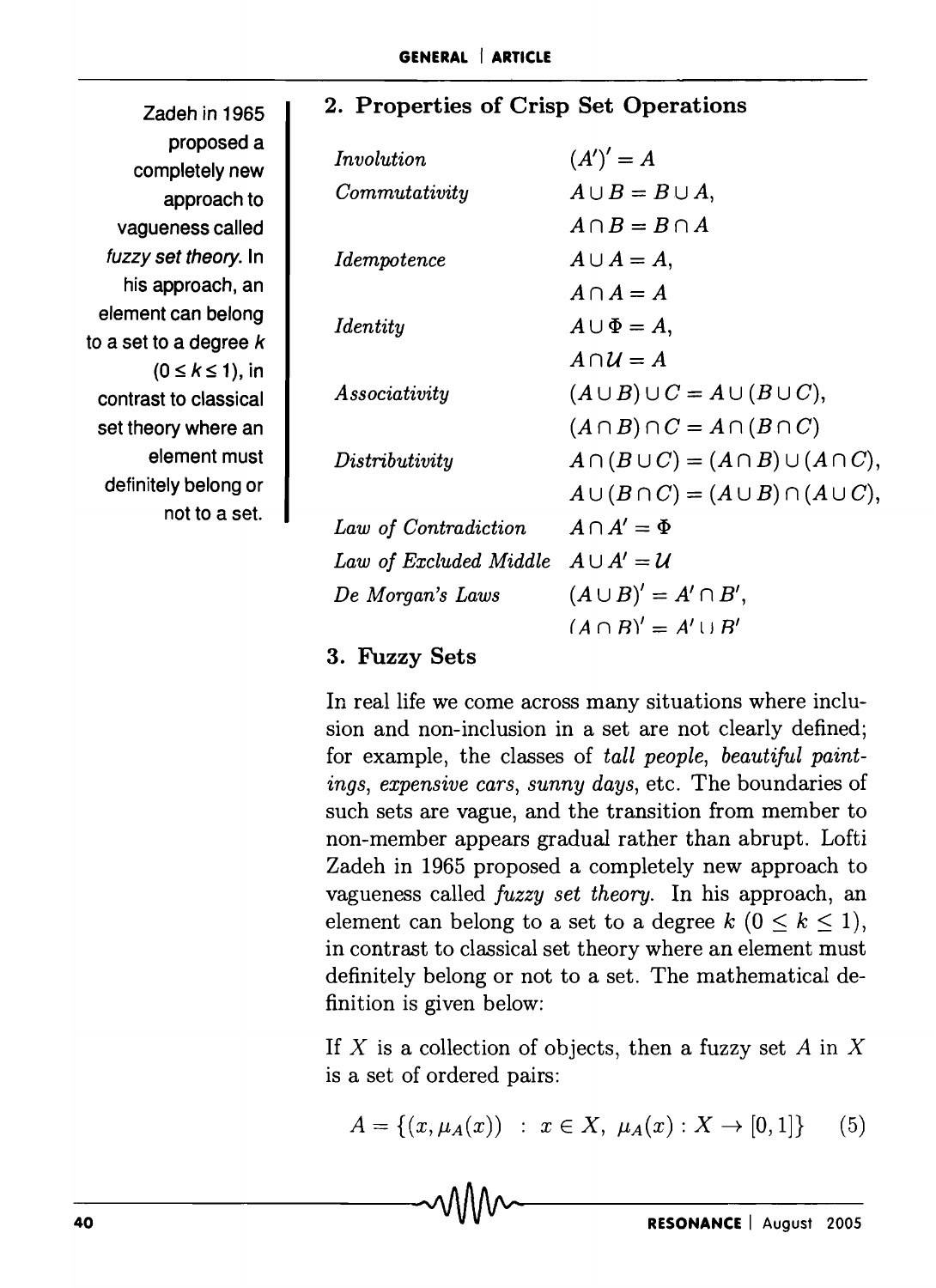where  $\mu_A(.)$  is called the *membership function of A,* and is defined as a function from  $X$  into  $[0,1]$ . The membership function gives a 'grade of membership' of the element to the set.

Note that choice of a different membership function may change the set. If  $\mu_A(x)$  can take only the values 0 and 1, then the set is a crisp set.

The analogues of the set-theoretic notions of equality, subset, null set, etc., are defined as follows.

• If the membership grade of each element of a fuzzy set  $A$  in  $X$  is less than or equal to its membership grade of the same element of a fuzzy set  $B$  in the same set *X,* then *A* is said to be a *subset* of *B.*  Thus, if for every  $x \in X$ , we have

$$
\mu_A(x) \le \mu_B(x), \tag{6}
$$

then we write  $A \subset B$ .

• If the membership grade of each element of a fuzzy set  $A$  in  $X$  is equal to its membership grade of the same element of a fuzzy set  $B$  in the same set  $X$ , then A is said to be *equal* to *B.* Thus, if for every  $x \in X$ , we have

$$
\mu_A(x) = \mu_B(x),\tag{7}
$$

then we write  $A = B$ .

• A null set is denoted by  $\Phi$ , and is that fuzzy set for which the membership grade for each element is zero. Thus,

$$
\Phi = \{(x, \mu_{\Phi}(x)) : x \in X, \ \mu_{\Phi}(x) = 0\}
$$
 (8)

• Similarly, the universal set  $\mathcal U$  is

$$
\mathcal{U} = \{(x, \mu_{\mathcal{U}}(x)) : x \in X, \ \mu_{\mathcal{U}}(x) = 1\}
$$
 (9)

The membership function gives a 'grade of membership' of the element to the set.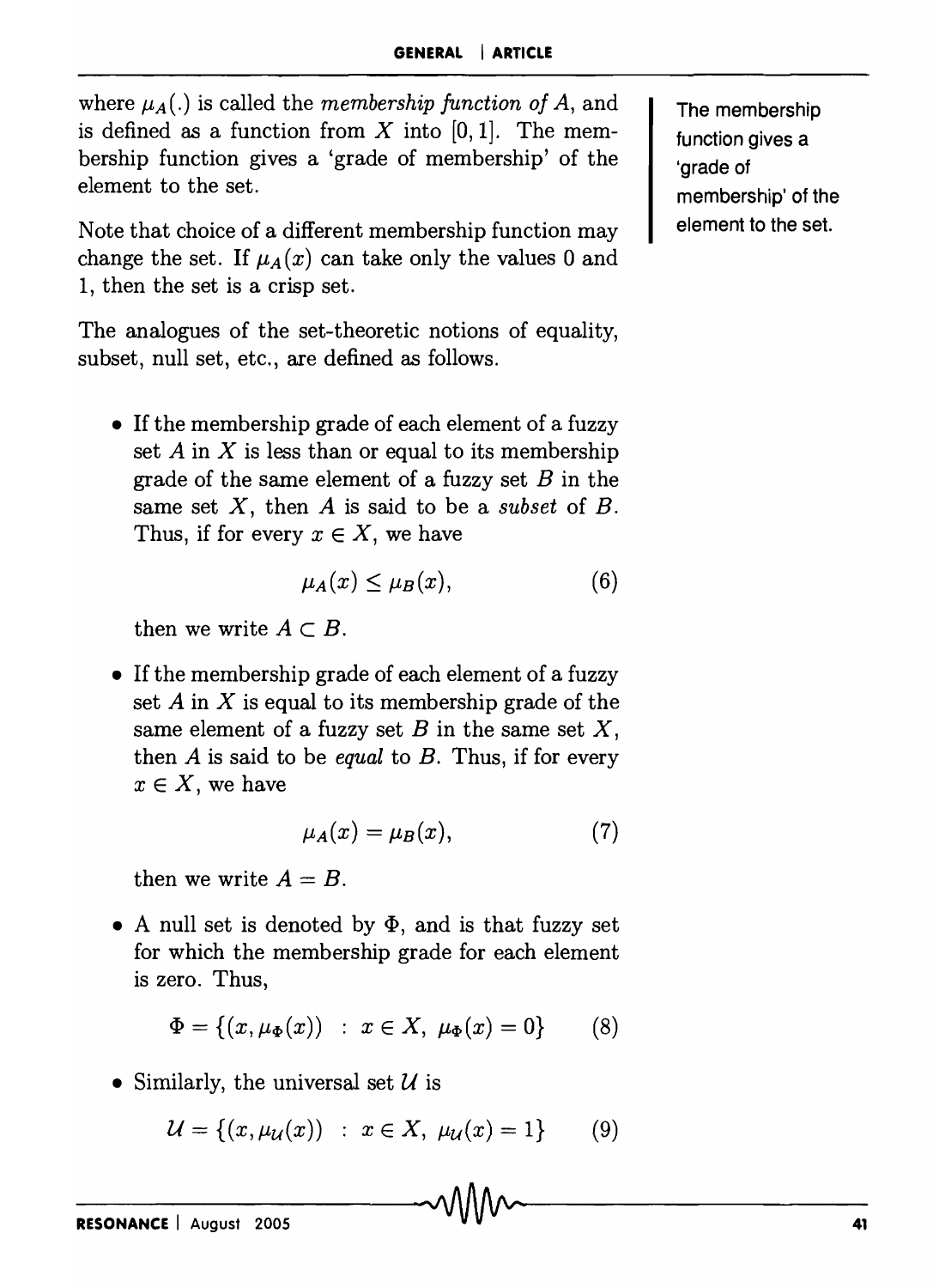Figure 1. Graph of the membership function  $\mu(x)$  =  $1/(1 + (x-5)^2)$ .



**Example 1.** Let  $X$  be the set of all real numbers, and let A be the set of all real numbers close to 5. It is apparent that the set is not a crisp set. It can, however be defined as a fuzzy set as follows:  $A = \{(x, \mu_A(x)) : x \in X\},\$ where

$$
\mu_A(x) = \frac{1}{1 + (x - 5)^2}.
$$

Since  $0 \leq \mu_A(x) \leq 1$  for all real numbers *x*, it is a possible membership function. The graph of the membership function is shown in *Figure 1.* 

Example 2. Let X be the set of all books, and let *B* be the set of thick books. As earlier, this is not a crisp set. We may define it as a fuzzy set by giving the following membership grade function: if  $x$  is the number of pages in the book, then

$$
\mu_B(x) = \begin{cases} 0 & \text{if } x < 300, \\ (x - 300)/200 & \text{if } 300 \le x \le 500, \\ 1 & \text{if } x > 500. \end{cases}
$$

The graph of the membership function is shown in *Figure 2.* 



Figure 2. Graph of membership grade function of set of thick books, with x *=*  no. of pages.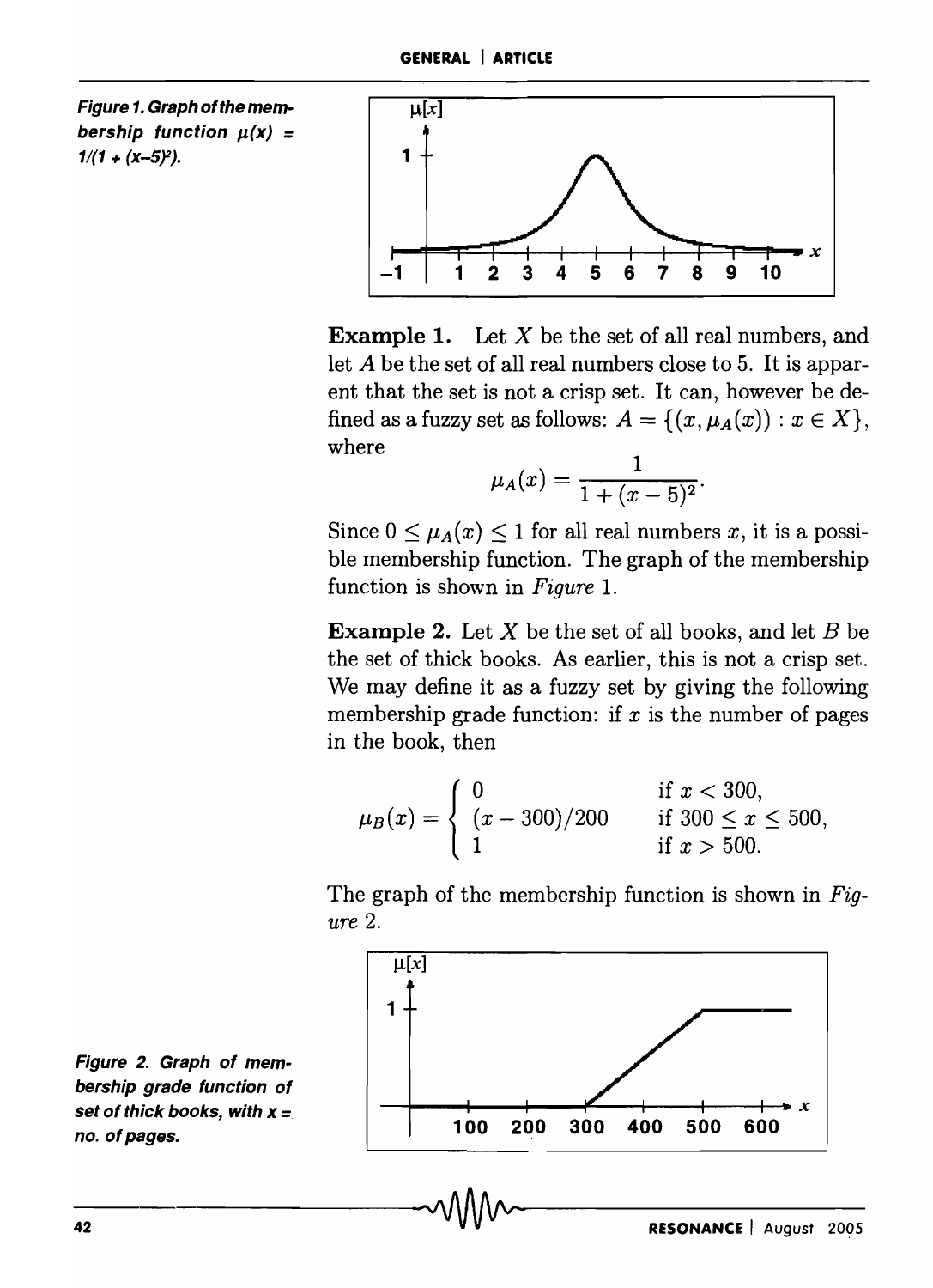#### *3.1 Operations Defined on Fuzzy Sets*

In order to generate new fuzzy sets, Zadeh gave the following definitions.

• If  $X$  is a collection of objects, and  $A$  is a fuzzy set in *X,* then *A',* the *complement* of *A,* is a set of ordered pairs, defined by:

$$
A' = \{(x, 1 - \mu_A(x)) : x \in X\}
$$
 (10)

The union of two fuzzy sets  $A$  and  $B$  in  $X$  is defined by the function  $\mu_{A\cup B}$  (.) where

$$
\mu_{A\cup B}(x) = \max\left\{\mu_A(x), \mu_B(x)\right\},\qquad(11)
$$

and the *intersection* of two fuzzy sets *A* and *B* is defined by the function  $\mu_{A\cap B}(.)$ , where

$$
\mu_{A \cap B}(x) = \min \{ \mu_A(x), \mu_B(x) \} \tag{12}
$$

#### 4. Properties of Fuzzy Set Operations

$$
\begin{aligned}\n\text{Involution} \qquad & (\mu_A'(x))' = 1 - \mu_A'(x) \\
&= \mu_A(x) \\
\text{Commutativity} \quad & \mu_A(x) \cup \mu_B(x) = \max \{ \mu_A(x), \mu_B(x) \} \\
&= \mu_B(x) \cup \mu_A(x), \\
& \mu_A(x) \cap \mu_B(x) = \min \{ \mu_A(x), \mu_B(x) \} \\
&= \mu_B(x) \cap \mu_A(x) \\
\text{Idempotence} \qquad & \mu_A(x) \cup \mu_A(x) = \max \{ \mu_A(x), \mu_A(x) \} \\
&= \mu_A(x), \\
& \mu_A(x) \cap \mu_A(x) = \min \{ \mu_A(x), \mu_A(x) \} \\
&= \mu_A(x) \\
\text{Identity} \qquad & \mu_A(x) \cup \mu_{\Phi}(x) = \max \{ \mu_A(x), \mu_{\Phi}(x) \} \\
&= \mu_A(x), \\
& \mu_A(x) \cap \mu_{\mathcal{U}}(x) = \min \{ \mu_A(x), \mu_{\mathcal{U}}(x) \} \\
&= \mu_A(x) \\
\text{Inequality} \qquad & \mu_A(x) \cap \mu_{\mathcal{U}}(x) = \min \{ \mu_A(x), \mu_{\mathcal{U}}(x) \} \\
&= \mu_A(x)\n\end{aligned}
$$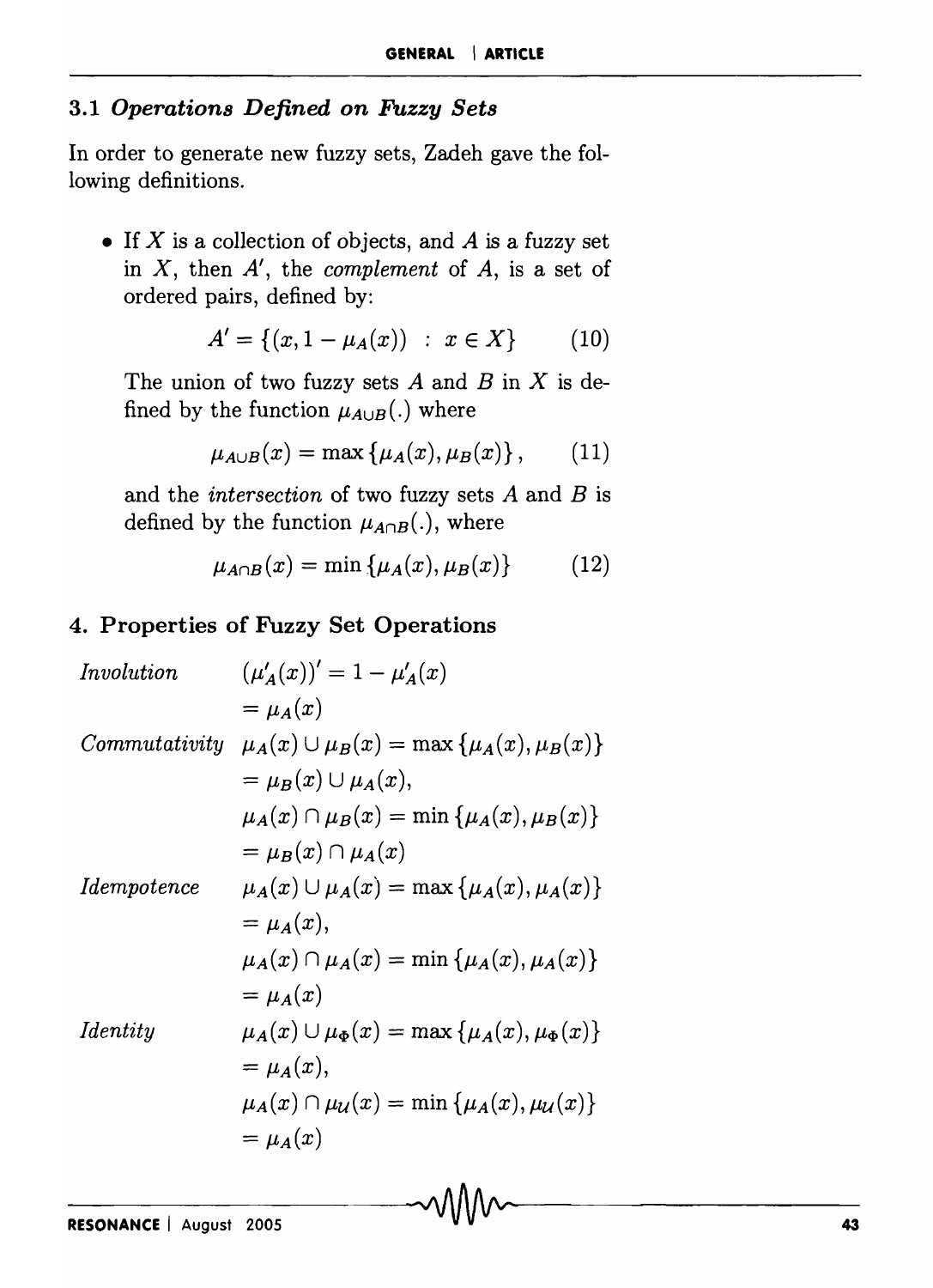The law of contradiction that holds true for crisp sets is no longer valid for fuzzy sets.

The property of *Associativity* holds, because

$$
(\mu_A(x) \cup \mu_B(x)) \cup \mu_C(x) = \max \{\mu_A(x), \mu_B(x), \mu_C(x)\}
$$
  
=  $\mu_A(x) \cup (\mu_B(x) \cup \mu_C(x)),$   

$$
(\mu_A(x) \cap \mu_B(x)) \cap \mu_C(x) = \min \{\mu_A(x), \mu_B(x), \mu_C(x)\}
$$
  
=  $\mu_A(x) \cap (\mu_B(x) \cap \mu_C(x)),$ 

and the property of *Distributivity* holds too, because  $\mu_A(x) \cap (\mu_B(x) \cup \mu_C(x))$ 

= min {
$$
\mu_A(x)
$$
, max { $\mu_B(x)$ ,  $\mu_C(x)$  }  
\n= max {min { $\mu_A(x)$ ,  $\mu_B(x)$ }, min { $\mu_A(x)$ ,  $\mu_C(x)$  }  
\n= ( $\mu_A(x) \cap \mu_B(x)$ )  $\cup$  ( $\mu_A(x) \cap \mu_C(x)$ )

Importantly, however, the law of contradiction that holds true for crisp sets is no longer valid for fuzzy sets, as

$$
\mu_A(x) \cap \mu'_A(x) = \min \left\{ \mu_A(x), \mu'_A(x) = \right.
$$

$$
\min \left\{ \mu_A(x), 1 - \mu_A(x) \right\}
$$

is not necessarily equal to o. Similarly, the law of the excluded middle and De Morgan's laws are not valid. So with the generalization of classical sets to fuzzy sets, we lose some important properties.

## 5. Rough Sets

*Rough set theory* is yet another approach to vagueness; it was introduced by Zdzislaw Pawlak in 1982. Here, a vague concept is replaced by a pair of precise concepts called the *lower* and *upper approximations* (analogous to giving lower and upper bounds for a real number whose value is not known with certainty). The lower approximation of a concept consists of all objects which *definitely* or *necessarily* belong to the concept, while the upper approximation of the concept consists of all objects which *possibly* belong to the concept. The difference between the two approximations is a boundary region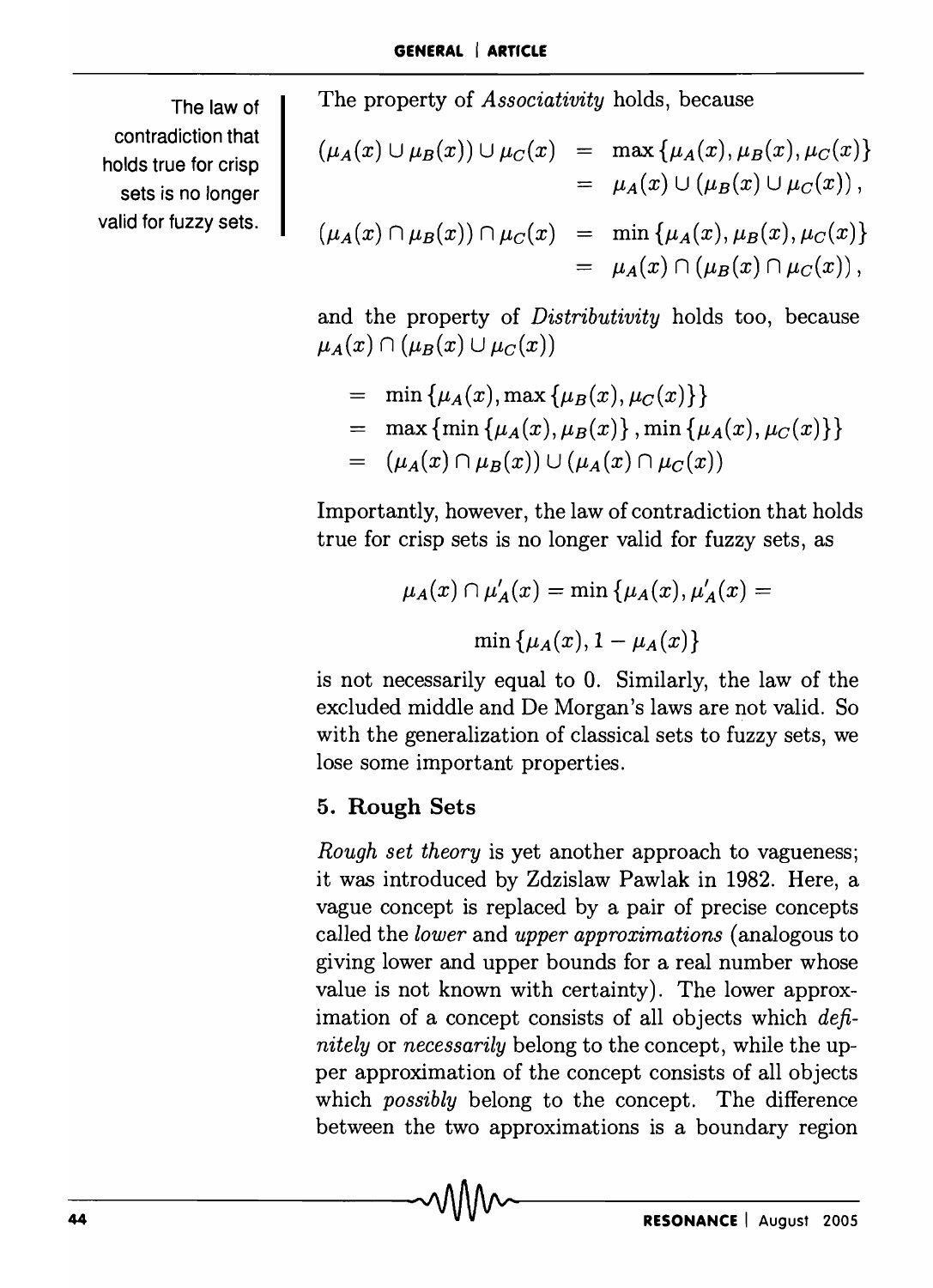concept consisting of all those objects whose classification in relation to the concept or its complement cannot be done with certainty, using only available knowledge. The greater the boundary region, the vaguer the concept. If the boundary region is empty, then the concept is precise.

Suppose we have some information about the elements of *U,* the universe of discourse. Elements with the same features (as per the given information) are indiscernible and form blocks that may be thought of as 'elementary granules of knowledge' about the universe. Let us assume that the indiscerniblity relation is represented by an equivalence relation  $R \subset \mathcal{U} \times \mathcal{U}$ . The elements within each block or equivalence class of *R* are indistinguishable, and are said to form a *granule.* These granules may or may not specify a given subset  $X$  of the universe U exactly. So the set is specified, instead, by two crisp sets which bound it and can be exactly specified by the granules. (See the sketch in *Figure* 3; the small squares are the granules of knowledge.)

• The *R-lower approximation of X* is denoted by  $R_{\text{low}}(X)$ , and is the set of all those elements which definitely belong to  $X$ . So,



$$
R_{\text{low}}(X) = \bigcup_{x \in \mathcal{U}} \{ R(x) : R(x) \subset X \} \qquad (13)
$$

The lower approximation of a concept consists of all objects which definitely or necessarily belong to the concept, while the upper approximation of the concept consists of all objects which *possibly* belong to the concept.

Figure 3. Rough sets.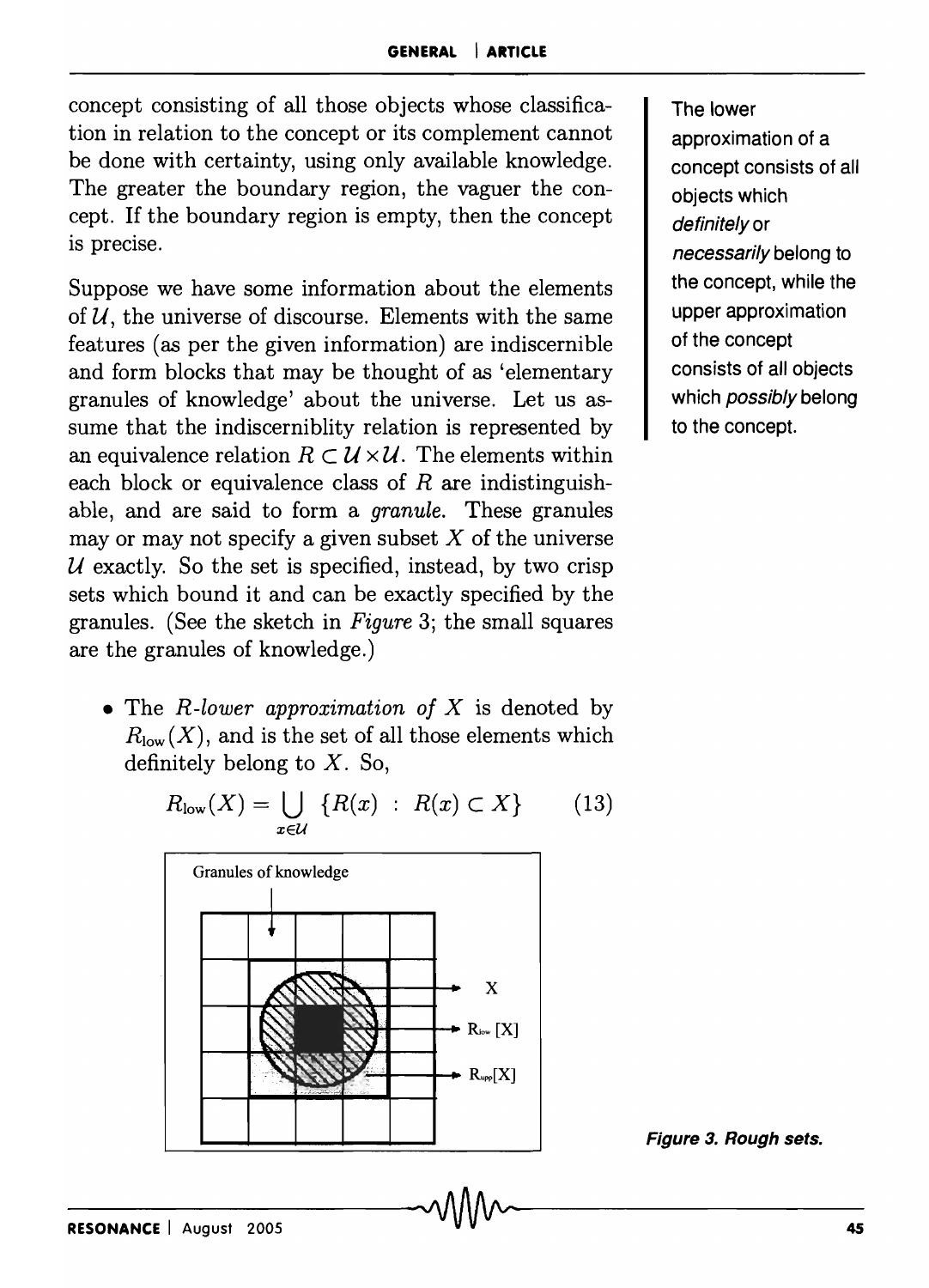• The *R-upper approximation of* X is denoted by  $R_{\text{upp}}(X)$ , and is the set of all those elements which possibly belong to  $X$ . So,

$$
R_{\text{upp}}(X) = \bigcup_{x \in \mathcal{U}} \{ R(x) : R(x) \cap X \neq \Phi \} \qquad (14)
$$

• The *R*-boundary region of X is denoted by  $BN_R(X)$ and is given by

$$
BN_R(X) = R_{\text{upp}}(X) \setminus R_{\text{low}}(X). \tag{15}
$$

Note that X is a crisp set if and only if  $BN_R(X)$ is an empty set.

• A rough set  $X$  is said to be contained a rough set  $Y$  in  $U$  if and only if

$$
R_{\text{low}}(X) \subset R_{\text{low}}(Y) \text{ and } R_{\text{upp}}(X) \subset R_{\text{upp}}(Y).
$$
\n(16)

• Two rough sets  $X$  and  $Y$  are said to be equal if and only if

$$
R_{\text{low}}(X) = R_{\text{low}}(Y) \quad \text{and} \quad R_{\text{upp}}(X) = R_{\text{upp}}(Y). \tag{17}
$$

Thus, a rough set is defined as a pair of crisp sets,  $(R_{\text{low}}(X), R_{\text{upp}}(X)).$ 

#### *5.1 Properties oj Rough Sets*

- 1.  $R_{\text{low}}(X) \subset X \subset R_{\text{upp}}(X)$
- 2.  $R_{\text{low}}(\Phi) = \Phi = R_{\text{upp}}(\Phi)$
- 3.  $R_{\text{low}}(\mathcal{U}) = \mathcal{U} = R_{\text{upp}}(\mathcal{U})$
- 4. If  $X \subset Y$ , then  $R_{\text{low}}(X) \subset R_{\text{low}}(Y)$  and  $R_{\text{upp}}(X) \subset$  $R_{\text{upp}}(Y)$ .
- 5.  $R_{\text{low}}(R_{\text{low}}(X)) = R_{\text{upp}}(R_{\text{low}}(X)) = R_{\text{low}}$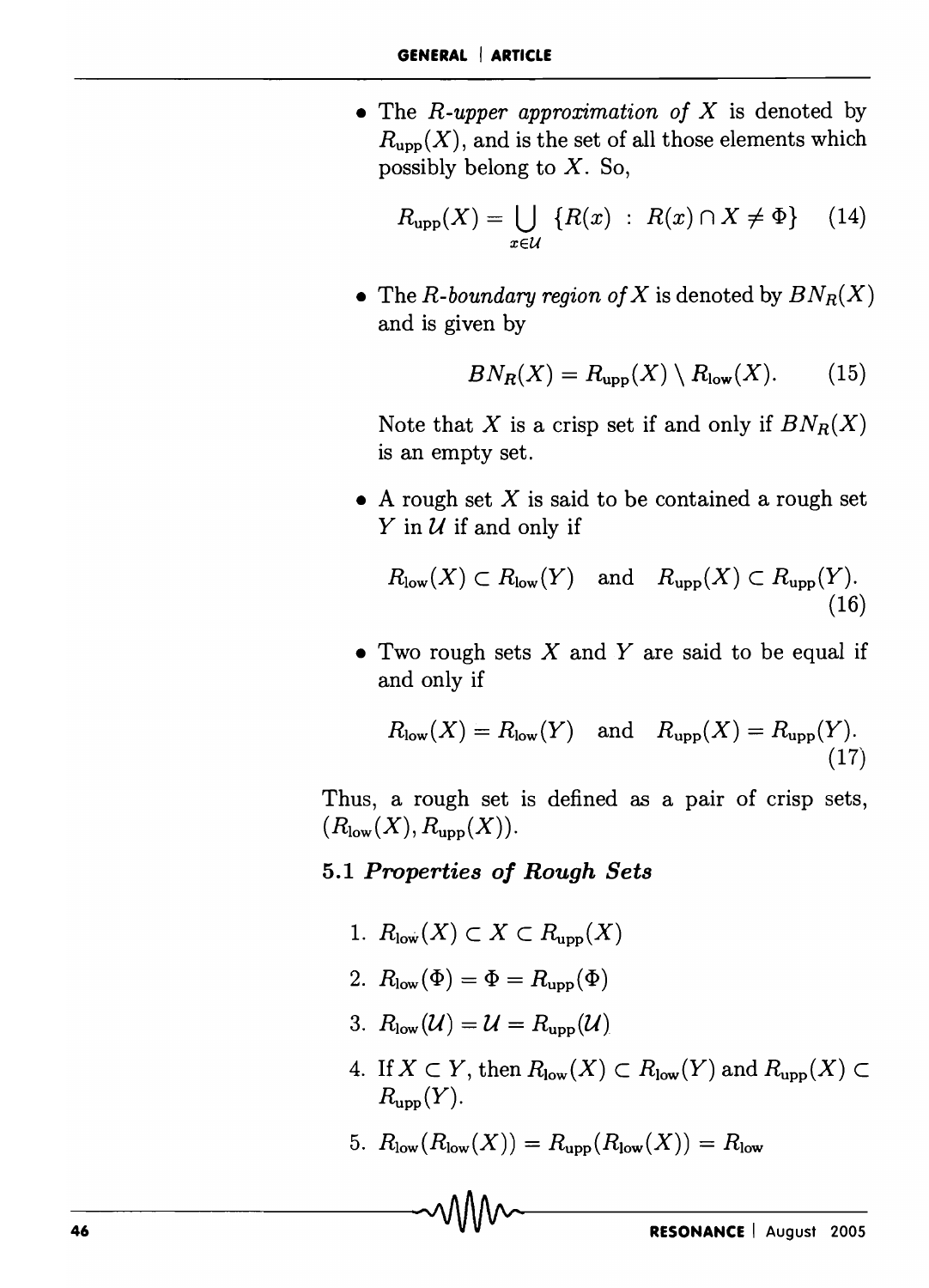6.  $R_{\text{upp}}(R_{\text{upp}}(X)) = R_{\text{low}}(R_{\text{upp}}(X)) = R_{\text{upp}}$ 7.  $R_{\text{low}}(X') = (R_{\text{upp}}(X))'$ 8.  $R_{\text{upp}}(X') = (R_{\text{low}}(X))'$ 9.  $R_{\text{upp}}(X \cup Y) = R_{\text{upp}}(X) \cup R_{\text{upp}}(Y)$ 10.  $R_{\text{low}}(X \cup Y) \supset R_{\text{low}}(X) \cup R_{\text{low}}(Y)$ 11.  $R_{\text{upp}}(X \cap Y) \subset R_{\text{upp}}(X) \cap R_{\text{upp}}(Y)$ 12.  $R_{\text{low}}(X \cap Y) = R_{\text{low}}(X) \cap R_{\text{low}}(Y)$ 

A similarity to the axioms and properties of a topological space may be seen in this listing. A 'rough membership function' may be defined on  $U$ , namely:

$$
\mu_X^R(x) = \frac{|X \cap R(x)|}{|R(x)|}.
$$
 (18)

### 6. Applications

Any activity in which *judgement* has to be used to make decisions implicitly uses fuzzy logic, but it is not clear how we might make machines do this for us. But this breakthrough has been accomplished, making use of the versatility of electronic circuitry, and commercial applications that use fuzzy logic are now starting to become available in the market. Examples of such applications are devices that can recognize handwriting and speech, and robots that can drive cars  $-$  though, as yet, not on Indian roads!

*Smart Washing Machines:* Some models of washing machines use fuzzy logic to respond to initial conditions (how dirty the clothes are, what kind of water is used, and so on  $-$  these being assessed using sensor technology) and decide on the optimal water quantity and temperature, spin speed, foam control, rinse time, and so on. Some models even weigh the load, advise Commercial applications that use fuzzy logic are now starting to become available in the market. Examples of such applications are devices that can recognize handwriting and speech, and robots that can drive cars.